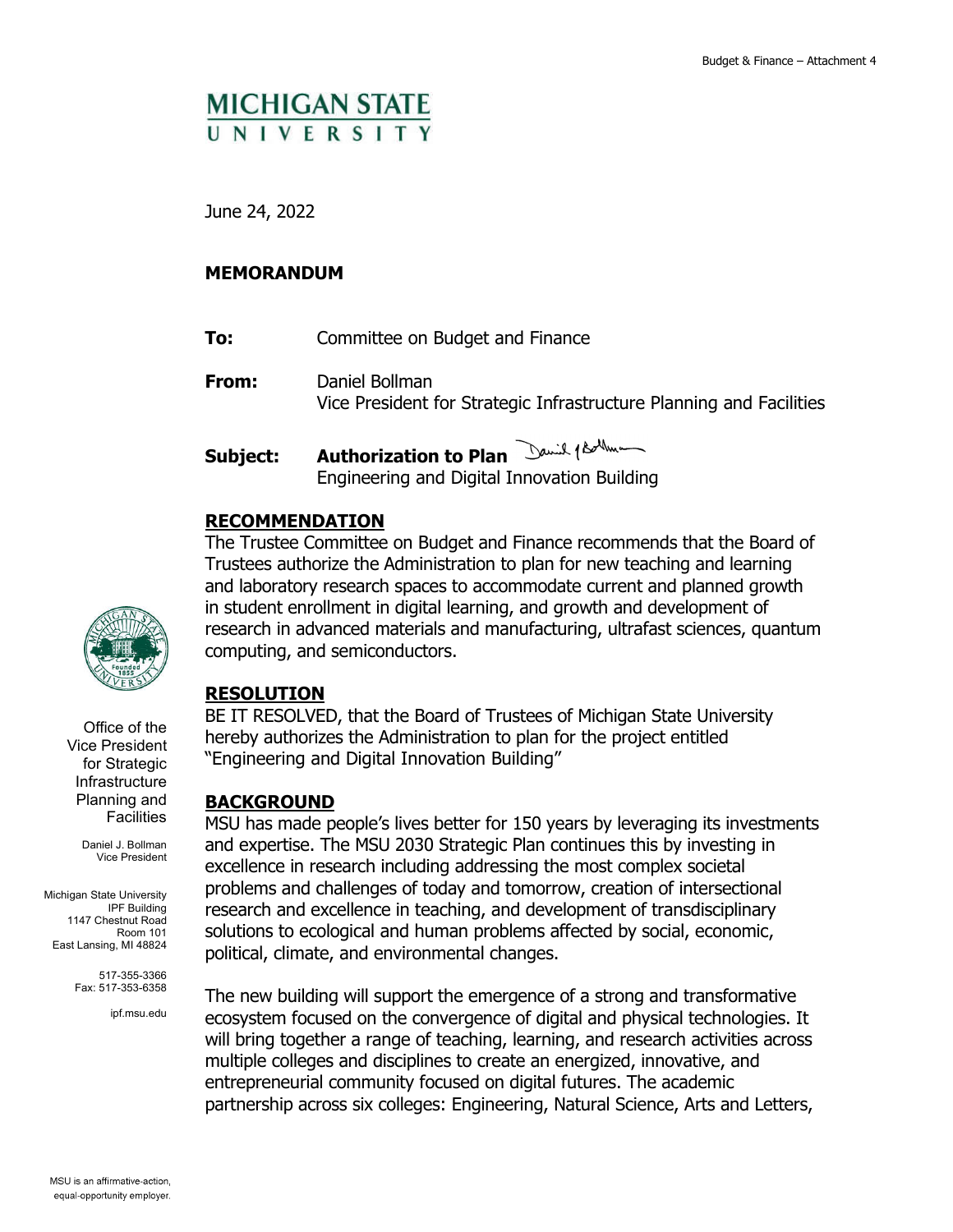Business, Communications Arts and Sciences, and Social Science is intentional and will lead to interdisciplinarity in learning and research.

The building will (a provide new capacity, (b align modern building infrastructure and space functionality, and (c support the consolidation of topranked researchers and students, thereby enabling new synergies and enhancing potential for discovery and increase the potential to attract significant federal funding in high-demand research areas. This building will be a physical and symbolic gateway to the digital future at  $MSU - a$  home for new ideas and transformational learning and research.

### **Description of Project:**

The building is envisioned to comprise two components. One dedicated to digital learning with active classrooms, teaching laboratories, student project studios, and e-sports. The other dedicated to laboratories supporting experimental and computational research, core facilities, clean rooms, and flexible modular research units; and vibrant community spaces to support informal gathering and collaboration.

The new building will (a) support an increase in enrollment of new undergraduate students in computational sciences and digital literacy disciplines, and in graduate related programs, (b) prepare MSU graduates with skills in computational sciences and digital literacy necessary for postgraduate success, and (c become MSU's center for excellence in advanced manufacturing, materials science, ultrafast science, and quantum computing including heterogeneous micro-electronic technologies.

This investment will provide the foundation to respond to industry needs and student demand, support economic development in Michigan, leverage the opportunities provided by FRIB for heavy-ion radiation testing of integrated chip-based systems, and provide research infrastructure for growth in materials research and emerging initiatives such as semiconductor research.

The anticipated location is in the central academic district, in proximity to the Engineering Building, near the STEM Teaching and Learning Facility. Proximity to the functions that occur in these existing buildings in the central academic district is critical to the collaborative nature of the teaching, learning and research. Site evaluation will account for infrastructure requirements. Planning will set the stage for future demolition of infrastructure such as the Urban Planning and Landscape Architecture Building, the abandoned Water Reservoir, and adaptive reuse of release space for further thematic colocation in buildings including Engineering, thereby reducing capital renewal.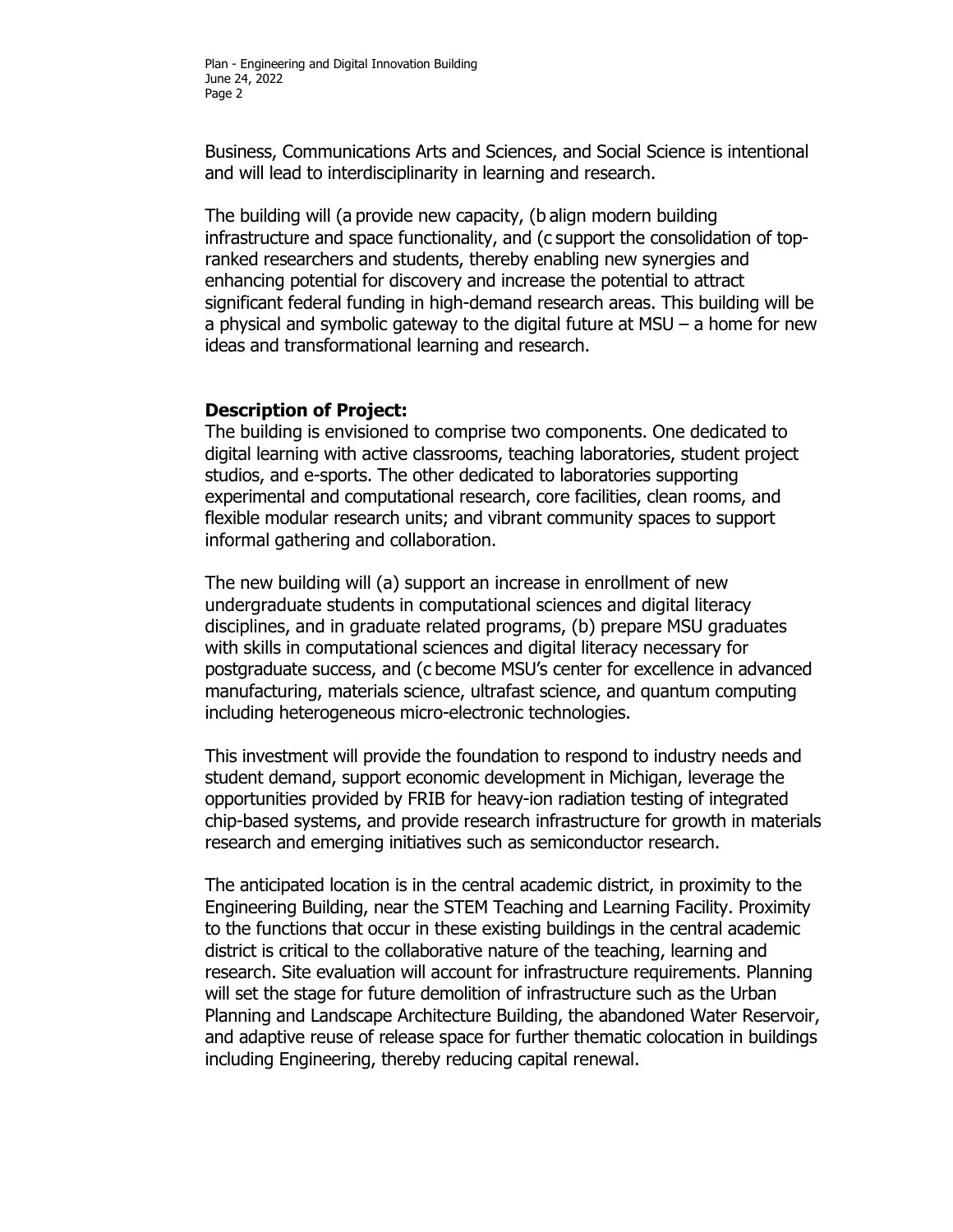Plan - Engineering and Digital Innovation Building June 24, 2022 Page 3

## **Communication Plan:**

Input will continue to be solicited from the campus community during the planning phase.

### **Preliminary Project Cost Information:**

The planning for this project will incur costs for consultants, designers, and cost estimating. Initial funding will be from Infrastructure Reserve. It is anticipated that funding for the project will be a combination of general fund, facilities and administrative costs, tuition income, philanthropy including sponsorship, and long-term debt financing

cc: Board of Trustees, S. Stanley, T. Woodruff, N. Beauchamp, M. Woo, M. Zeig, B. Quinn, V. Gore, E. Scorsone, L. Frace, T. Glasmacher, K. Tobin, B. Kranz, M. McCabe, J. Mumma, L. Gremel, J. Rayis, L. Adams, K. Oosterhoff, J. Andrews, L. Kempel, P. Duxbury, C. Long, S. Gupta, P. David, M. Finn

CP22083